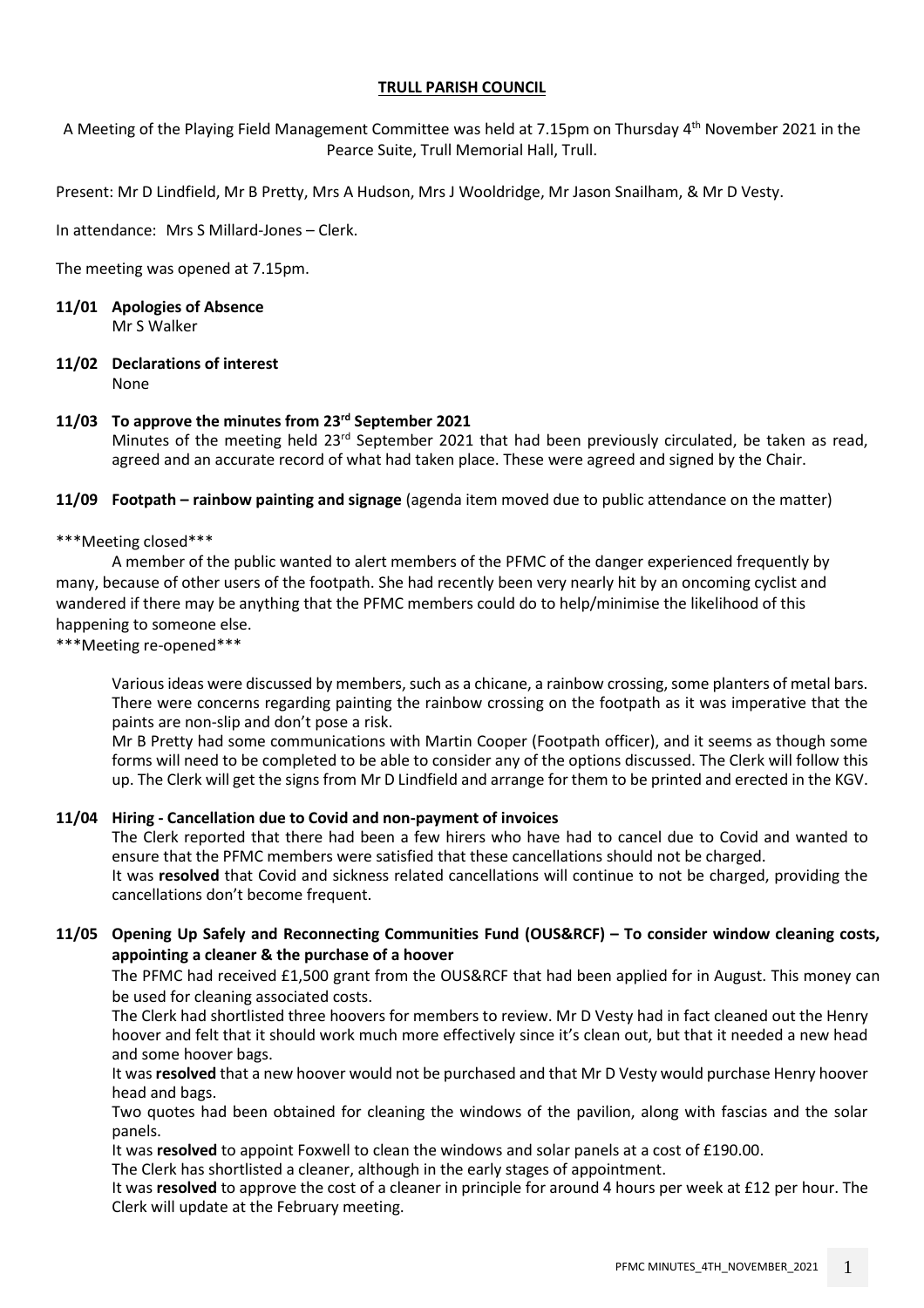## **11/06 Somerset Communities Fund (SCF) Allocated – To consider a storage container and outdoor lighting**

The PFMC had been awarded £850 from the SCF for the purchase of a storage container. It is expected that the storage container required would cost around £4,500. The Clerk explained that it may be useful to get some final costs together along with ascertaining whether planning permission would be required. It was **resolved** that the £850 would be set aside for the storage container and that Mr Vesty would look at storage containers and cost up with the Scouts. No money from the SCF would be allocated to outdoor lighting.

### **11/07 5-year KGV update**

The Working Group (WG) had met up and had shared lots of thoughts and ideas, the next agreed steps was for them to review local play parks and draw together the items that they would like to have in the KGV. It is hoped that the WG can meet in the first two weeks of December.

It was **resolved** that the Clerk would join the WG meetings and would arrange the meeting in December.

#### **11/08 Play equipment maintenance - Update**

There was no update at this stage. Mr D Lindfield and Mr B Pretty will meet and review the play inspection report together on Saturday November 13th. An update will be given at the February meeting.

### **11/10 First Aid Kit**

It was noted that there were items within the first aid kit that were out of date. These have now been removed and replacements have been ordered.

### **11/11 Treating the timber fences around the KGV field and dragon**

It was agreed that the fencing needed to be re-treated and that it was too big a job for volunteers. Mr B Pretty will get some quotes together to present at the next meeting.

## **11/12 Additional signatory onto the bank**

The Clerk noted that it would be beneficial to have a third signatory on the bank account. It was **resolved** that Mrs A Hudson would become an additional signatory for the Unity bank account.

### **11/13 To approve the bank reconciliation, dated 31.10.21**

It was **resolved** to approve the closing balance on the 31<sup>st</sup> October at £5,138.35. It was noted that £1,500 from the OUS&RCF was due as it was being transferred from the main Parish Council account.

#### **11/14 Booking Secretary**

The Clerk gave thanks to Mrs J Wooldridge and Mr B Pretty who have been helping with hirers looking around the pavilion and with weekend bookings and ensuring that hirers had keys etc, this had really taken the pressure off.

#### **11/15 Payments and receipts to approve**

#### **Payments October 2021**

| <b>TCCC</b>              | <b>PFMC</b> | Hire for meetings                | £36.00  |
|--------------------------|-------------|----------------------------------|---------|
| Parsons                  | <b>PFMC</b> | Inv 15757                        | £177.36 |
| <b>Coombers Security</b> | <b>PFMC</b> | Inv 199797 Rear intruder alarm   | £324.00 |
| <b>EDF</b>               | <b>PFMC</b> | S17847123035                     | £181.61 |
| Sammie Millard-Jones     | <b>PFMC</b> | Toilet roll & cleaning materials | £12.61  |
|                          |             |                                  |         |
|                          |             |                                  | £731.58 |

#### **Receipts since September Meeting**

| Hires - September |              | £464.00   |
|-------------------|--------------|-----------|
| <b>EDF</b>        |              | £666.70   |
| Hires - October   |              | £1,107.50 |
| Re-opening fund   |              | £850.00   |
|                   | <b>TOTAL</b> | £3,088.20 |